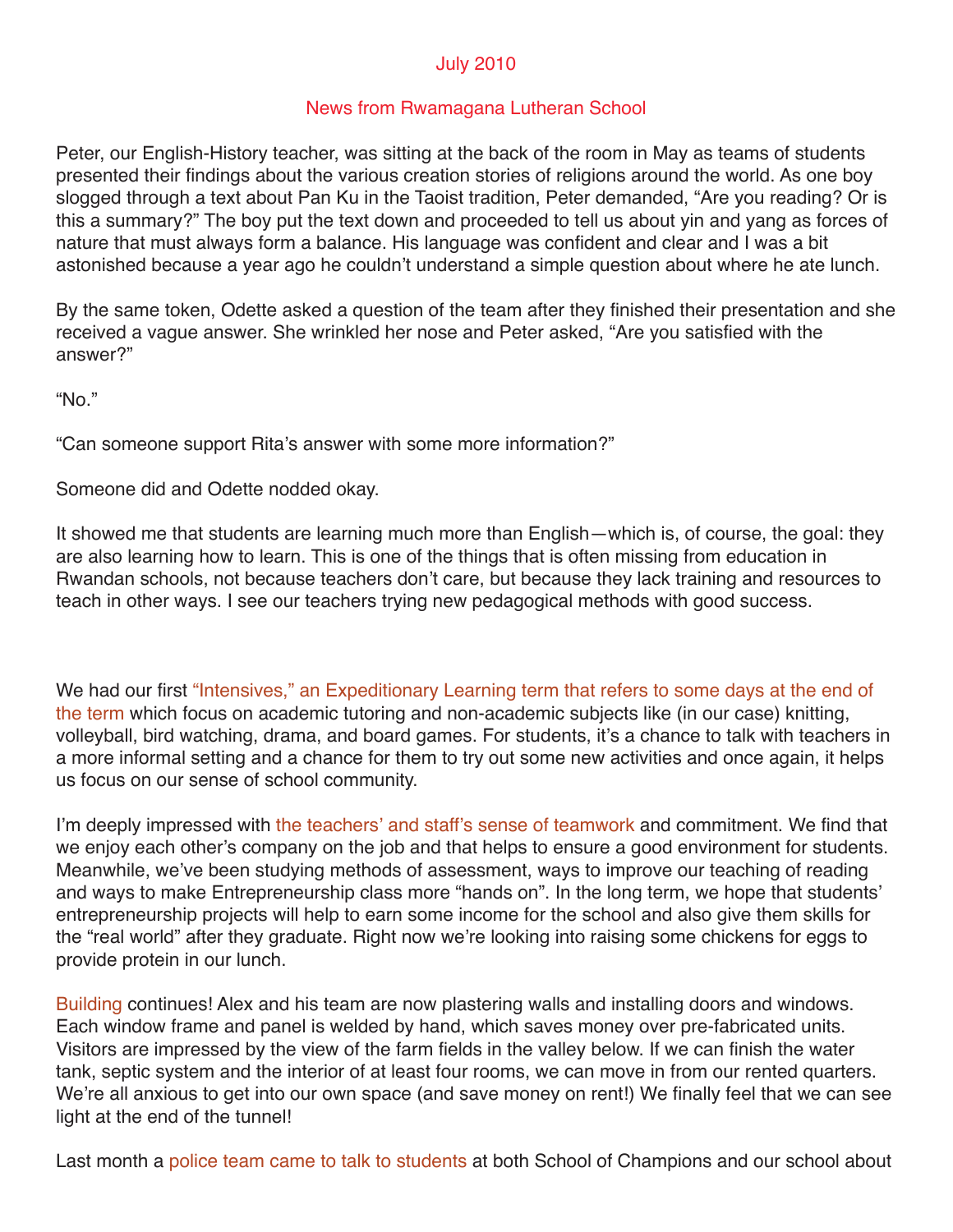sexual harassment. It's part of a wider campaign to increase gender equality and human rights awareness. For many students in the two schools, I think it was good for them to hear that some of what had happened to them on the streets should not be tolerated in society.



Many of our students continue to have significant struggles. We know of a few who are not getting regular meals outside of school and some whose family circumstances are constantly on the edge because of illness, hospitalization and unemployment. This past week, we were all saddened by the death of the mother of one of our students. She was a vibrant church leader and a caring neighbor and friendly auntie to many in the community and three of the teachers and about half of the students attended her funeral. Her daughter called me the next day and told me that she can't attend school now as she is the oldest of the five children. We plan to meet with the family and work out the best

arrangement for her, whether it will be taking a year off or managing some home studies. I am often humbled by the challenges students manage.

For me personally, I think one of the biggest frustrations is the bureaucratic foot-dragging regarding our local NGO status. Sometimes it's the arrogance of a petty official (I've got the stamp of approval you need) and sometimes it's due to lack of capacity: not enough skilled secretarial staff, managers and administrators to do the job efficiently. It's one area where nationwide poverty hits hard because it's hard to push someone on crutches to run faster. Metaphorically speaking, despite enormous effort by the government and many dedicated people, Rwanda is still suffering from systems that are catching up after years of neglect or, in some cases, after never existing before. The current spate of classroom building is still making up for the fact that the previous government didn't even build schools in every district since education was politically motivated.

But we are also refreshed with big doses of love and hope. In the beginning of July, we were invigorated and blessed to have 25 youth leaders and adults visiting from Sierra Pacific Synod in California. They got off the bus to greet our students and from the first moment, we never had to remind either group to "get in there and mix."... They did so joyfully and naturally, dancing Rwandan traditional dances, eating lunch, carrying construction materials, and painting walls of our new classrooms. At the end, there were songs and tears and hugs and promises to send email. We truly had a sense of the wider community we are a part of and it was meaningful to all of us. Our thanks to the SPYSC for their journey here!



Robin, Jeanne, and Grace Evergreen women

I also just finished a journey back to the USA. It is always a journey of both physical and spiritual renewal. I was especially pleased to visit a number of different Lutheran churches, including Holy Redeemer and Grace Evergreen (San Jose, CA), Community Lutheran Church in Sterling, VA and Holy Trinity Lutheran in Chicago, IL. Especially exciting was the fact that teacher Jeanne Mukangenzi, our math and science teacher, was able to come too. Through the generosity of a board member, she was able to get free miles for her ticket and we both attended an Expeditionary Learning Site Seminar in New York. Other highlights were a visit to the Smithsonian in Washington, DC and Meadow